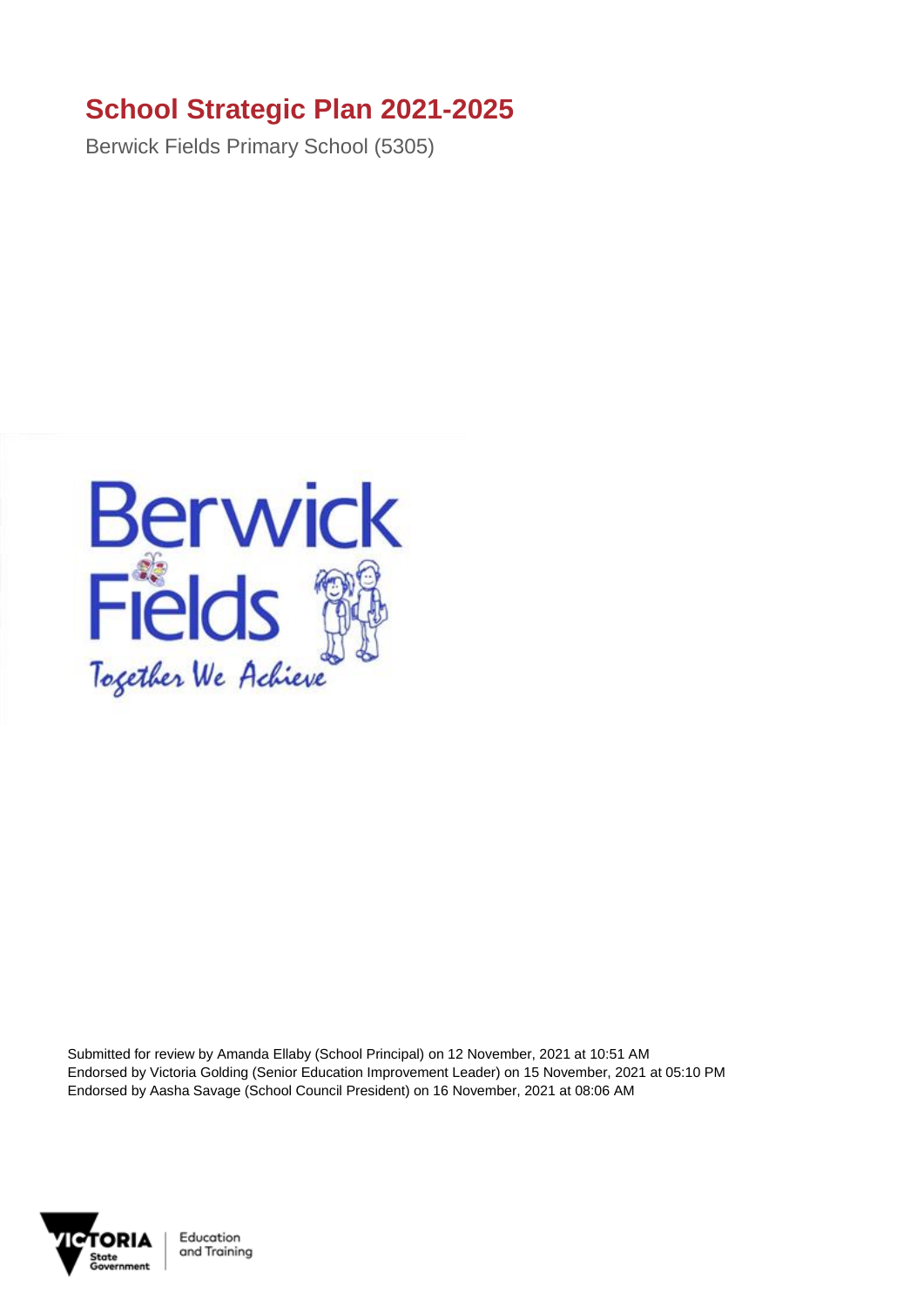## **School Strategic Plan - 2021-2025**

Berwick Fields Primary School (5305)

| <b>School vision</b>      | Our vision statement defines Berwick Fields Primary School as striving to build an involved community, one that fosters the<br>achievement of personal best and makes a difference to others. To achieve this we aim to engage members in innovative and<br>meaningful learning experience, within a welcoming and friendly atmosphere where care for the environment is demonstrated.                                                                                                                                                                                                                                                                                                                                                                                                                                                                                                                                                                                                                                                                                                                                                                                                                                                                                                                                                                                                                                                                                                                                                                                                                                                                                                                                                                                                        |
|---------------------------|-----------------------------------------------------------------------------------------------------------------------------------------------------------------------------------------------------------------------------------------------------------------------------------------------------------------------------------------------------------------------------------------------------------------------------------------------------------------------------------------------------------------------------------------------------------------------------------------------------------------------------------------------------------------------------------------------------------------------------------------------------------------------------------------------------------------------------------------------------------------------------------------------------------------------------------------------------------------------------------------------------------------------------------------------------------------------------------------------------------------------------------------------------------------------------------------------------------------------------------------------------------------------------------------------------------------------------------------------------------------------------------------------------------------------------------------------------------------------------------------------------------------------------------------------------------------------------------------------------------------------------------------------------------------------------------------------------------------------------------------------------------------------------------------------|
| <b>School values</b>      | Students, staff and parents collaboratively identified the values of respect, cooperation, friendliness and enthusiasm as being integral<br>to the fostering of positive and inclusive relationships. Respect has been defined by community members as being 'caring and<br>thoughtful of others and the environment around us'. Cooperation is seen as 'working together as a community to achieve a desired<br>outcome, under all circumstances'. Friendliness is to 'look out for each other, learn about each other and make sure everyone is 'ok'.<br>Enthusiasm is to be 'excited and passionate, day to day'.                                                                                                                                                                                                                                                                                                                                                                                                                                                                                                                                                                                                                                                                                                                                                                                                                                                                                                                                                                                                                                                                                                                                                                          |
| <b>Context challenges</b> | Findings against the Terms of Reference (ToR) Focus Question, through feedback groups and fieldwork revealed the school's key<br>challenges icnlduing:<br>ToR Focus Question 1: To what extent are High Impact Teaching Strategies (HITS) embedded and evidenced in teacher practice<br>across the school?<br>The Panel concluded that the implementation of High Impact Teaching Strategies (HITS) across all classrooms lacked consistency in<br>application and range. It was noted that the implementation of the Gradual Release of Responsibility (GRoR) model was not<br>consistently applied across all classrooms and linkage to the HITS was also varied.<br>ToR Focus Question 2: To what extent has the process for student data collection and analysis contributed to improved student<br>outcomes and differentiation in classroom practice?<br>The Panel found the use of various assessment tools supported teachers to identify students at their level of learning and allowed for<br>grouping of students. The Panel agreed that whilst teachers had a level of understanding around what constituted effective data<br>analysis, attempts at personalizing learning to cater for individual student needs through differentiation and greater levels of<br>challenge were varied in quality and effectiveness.<br>ToR Question 3: To what extent does student voice and agency support student well being and learning?<br>The Panel found that school wide leadership roles were embedded, and work had been undertaken in establishing student voice in<br>decision making. It was noted that student agency was less evident in classrooms, particularly in the areas of resilience, sense of<br>confidence, respect for diversity and effective classroom behaviour. |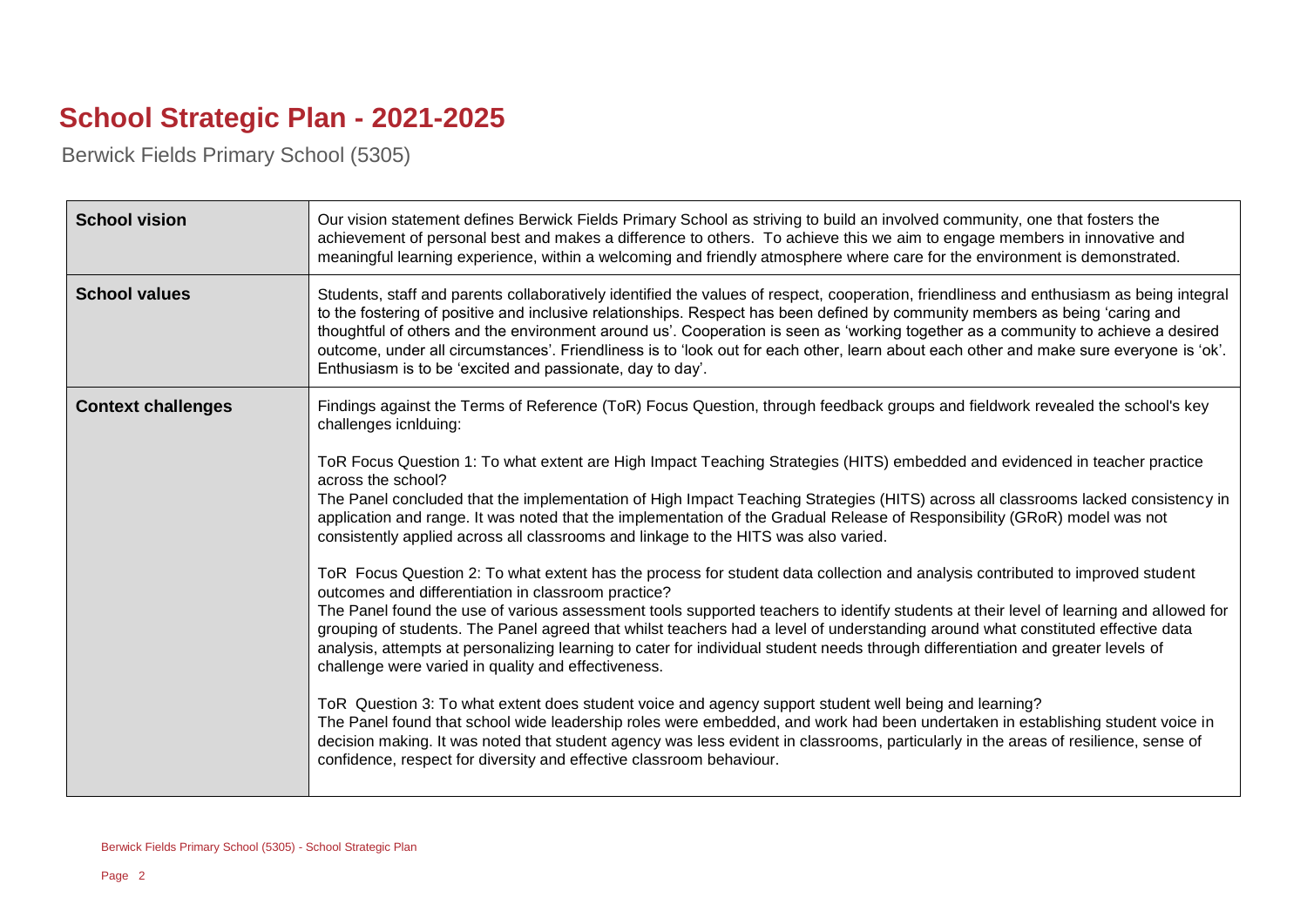|                             | Workforce constraints, including a high number of part time staff, has meant that not all staff have attend the professional learning<br>offered through our staff meeting agendas. Whilst we have tried hard to capture minutes, it has made it challenging to cultivate whole<br>school understandings and actions as not everybody has contributed nor been a part of the discussions hosted, impacting our<br>service delivery.                                                                                                                                                                                                                                                                                                                                                                                                                                                                                                                                                                 |
|-----------------------------|-----------------------------------------------------------------------------------------------------------------------------------------------------------------------------------------------------------------------------------------------------------------------------------------------------------------------------------------------------------------------------------------------------------------------------------------------------------------------------------------------------------------------------------------------------------------------------------------------------------------------------------------------------------------------------------------------------------------------------------------------------------------------------------------------------------------------------------------------------------------------------------------------------------------------------------------------------------------------------------------------------|
| Intent, rationale and focus | Whilst we are very proud of what we achieved in our explicit and focused improvement efforts over the past four years, we now turn<br>to enhancing our professional learning community architecture further so that more high quality practices are embedded, with fidelity<br>and consistency, across our learning community. It is our aim to ensure that all students grow in their learning while developing the<br>capabilities necessary to thrive, contribute and respond positively to the challenges and opportunities of life.                                                                                                                                                                                                                                                                                                                                                                                                                                                            |
|                             | In the areas of Achievement and Engagement, over the next four years we aim to:<br>*Build capabilities of middle leaders to support high quality instructional practice.<br>*Enhance collaboration in PLCs to plan and design challenging learning opportunities for all students.<br>*Embed the Gradual Release of Responsibility (GRoR) model in all learning designs.<br>*Enhance teacher capacity to effectively implement High Impact Teaching Strategies (HITS) and responsive teaching practices.<br>*Build teacher capabilities to analyse and understand evidence and a range of assessment strategies to differentiate the curriculum.<br>*Embed the use of learning continuums and moderated examples with all students to improve the quality and precision of student<br>self-monitoring and goal setting.                                                                                                                                                                             |
|                             | In the areas of Wellbeing and Engagement, over the next four years we aim to:<br>*Embed a Social and Emotional Learning Plan that teaches behavioural skills, respectful relationships and learning dispositions.<br>*Establish and monitor consistent feedback strategies in classrooms, teacher to student, student to teacher, teacher to teacher.<br>*Build teacher capabilities to embed School Wide Positive Behaviour Support (SWPBS) and implement intervention strategies and<br>processes to support students requiring individual targeted, intensive support.                                                                                                                                                                                                                                                                                                                                                                                                                           |
|                             | Initially we will revise our leadership structure to ensure that roles and responsibilities are representative of these priorities, enabling<br>everyone to be clear on what we are aiming to achieve. Alignment between the AIP and PDP processes will also be sought. DET<br>resources such as those offered through the FISO 2.0, HITS and the Amplify documents will be used to research the priorities. The<br>Tutor Learning Initiative in 2022 will also help to promote students learning growth and the capacity of teachers to target students<br>learning needs. Horizontal professional learning communities will also be introduced in support of developing some whole school<br>throughlines in Learning and Wellbeing, in addition to our approaches captured in our Whole School Learning Plan. These PLCs will<br>be guided by action plans through a 'sprint cycle' in pursuit of improved practice and learning outcomes for all students, depicted in<br>the priorities areas. |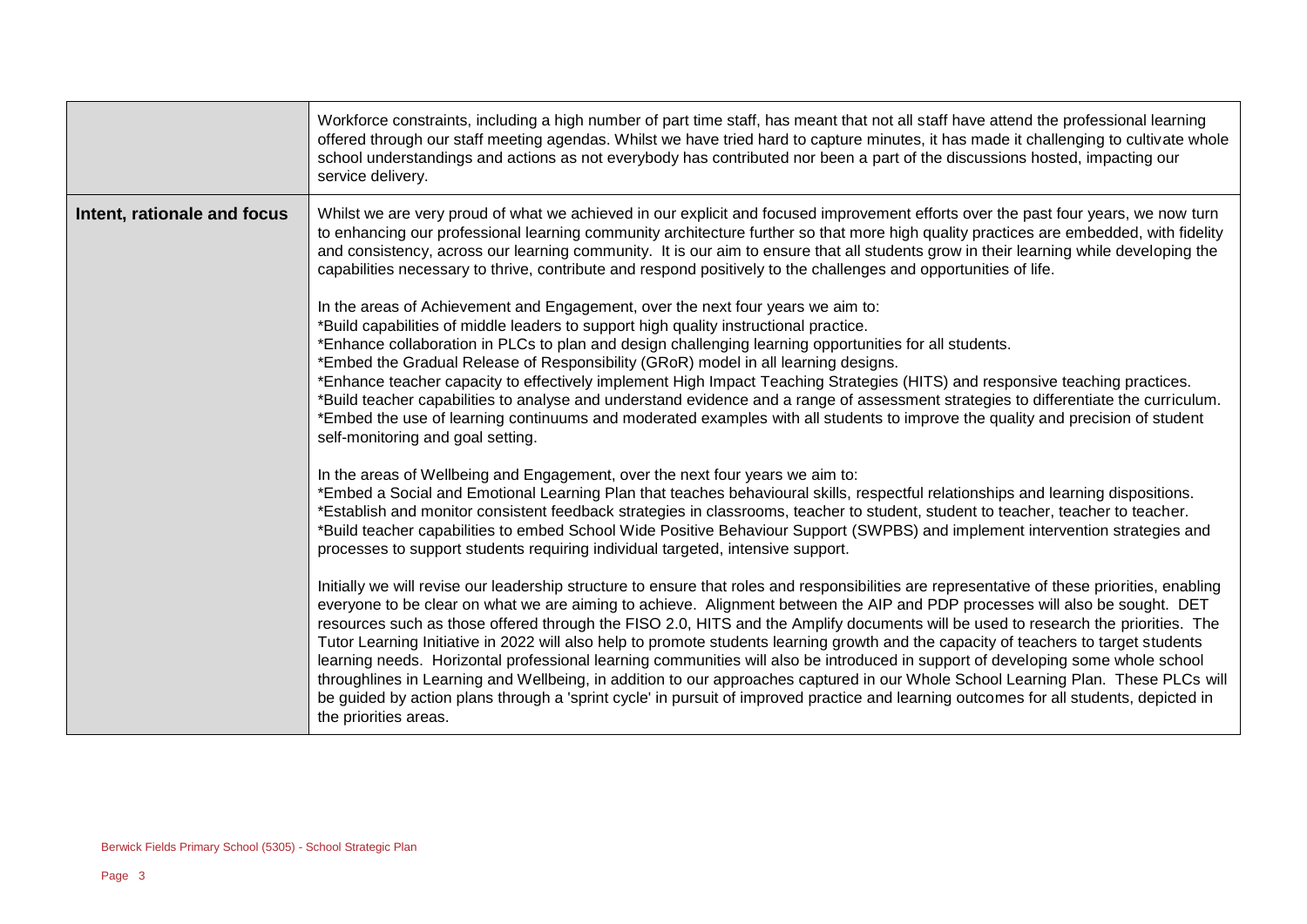Berwick Fields Primary School (5305) - School Strategic Plan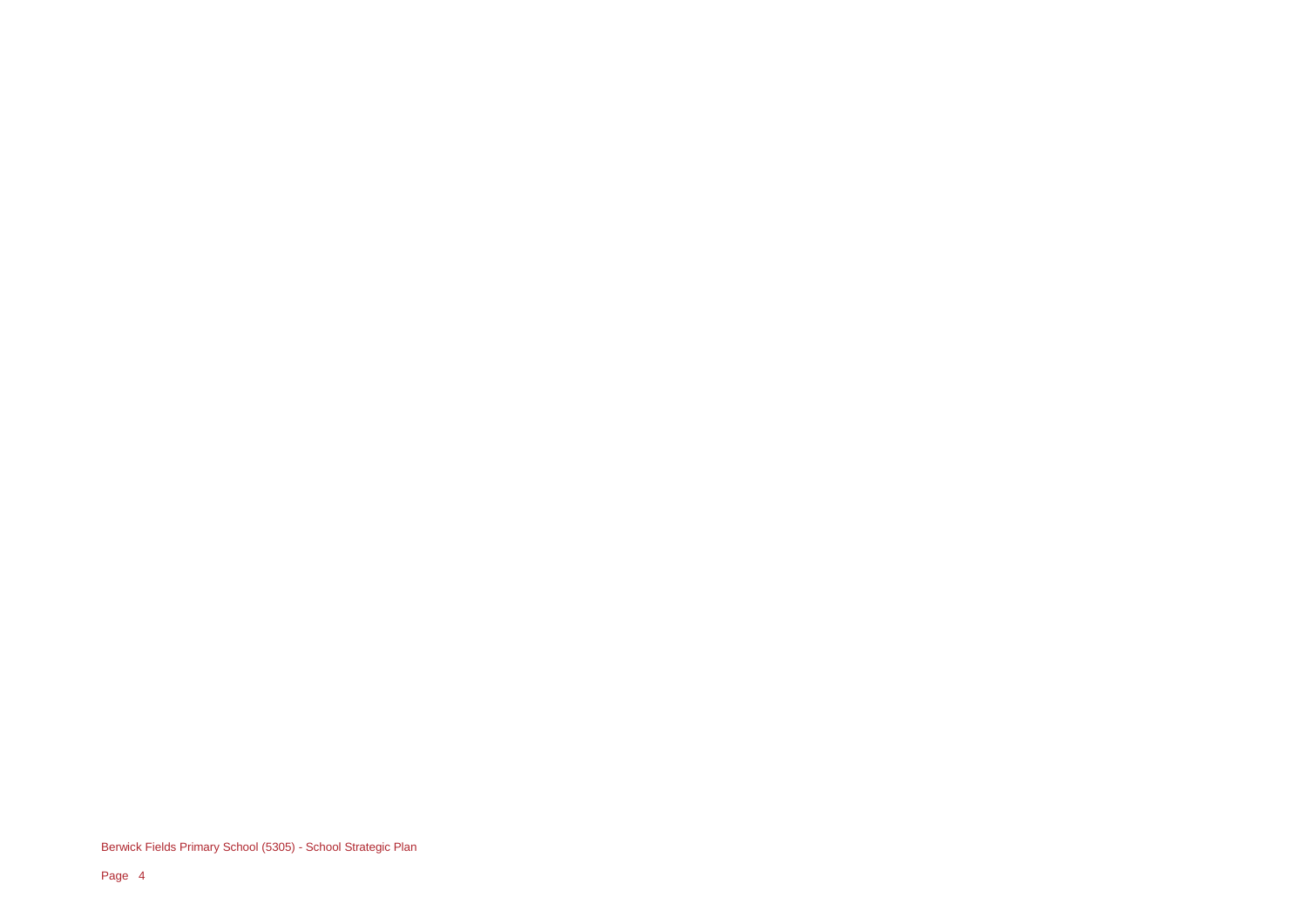## **School Strategic Plan - 2021-2025**

Berwick Fields Primary School (5305)

| Goal 1                                                                     | To target and accelerate the learning growth of every student in Literacy.                                                                                                                                                                                                                                                                                        |
|----------------------------------------------------------------------------|-------------------------------------------------------------------------------------------------------------------------------------------------------------------------------------------------------------------------------------------------------------------------------------------------------------------------------------------------------------------|
| Target 1.1                                                                 | By 2025 increase the percentage of students in Year 5 making high benchmark learning growth in NAPLAN<br>reading, from 24 per cent in 2019 to 26 per cent.                                                                                                                                                                                                        |
| Target 1.2                                                                 | By 2025 decrease the percentage of students in Year 5 making low benchmark learning growth in NAPLAN<br>reading, from 26 per cent in 2019 to 22 per cent.                                                                                                                                                                                                         |
| Target 1.3                                                                 | By 2025 the percentage of students F-6 making 12 months or greater learning growth in VC levels in each<br>school year, based upon teacher judgements will increase in:<br>• reading and viewing from 85 per cent in 2019 to 90 per cent<br>• writing from 80 per cent in 2019 to 90 per cent<br>• speaking and listening from 82 per cent in 2019 to 90 per cent |
| <b>Key Improvement Strategy 1.a</b><br>Curriculum planning and assessment  | Build teacher capabilities to analyse and understand evidence and a range of assessment strategies to differentiate the<br>curriculum.                                                                                                                                                                                                                            |
| <b>Key Improvement Strategy 1.b</b><br><b>Building practice excellence</b> | Enhance collaboration in PLCs to plan and design challenging learning opportunities for all students.                                                                                                                                                                                                                                                             |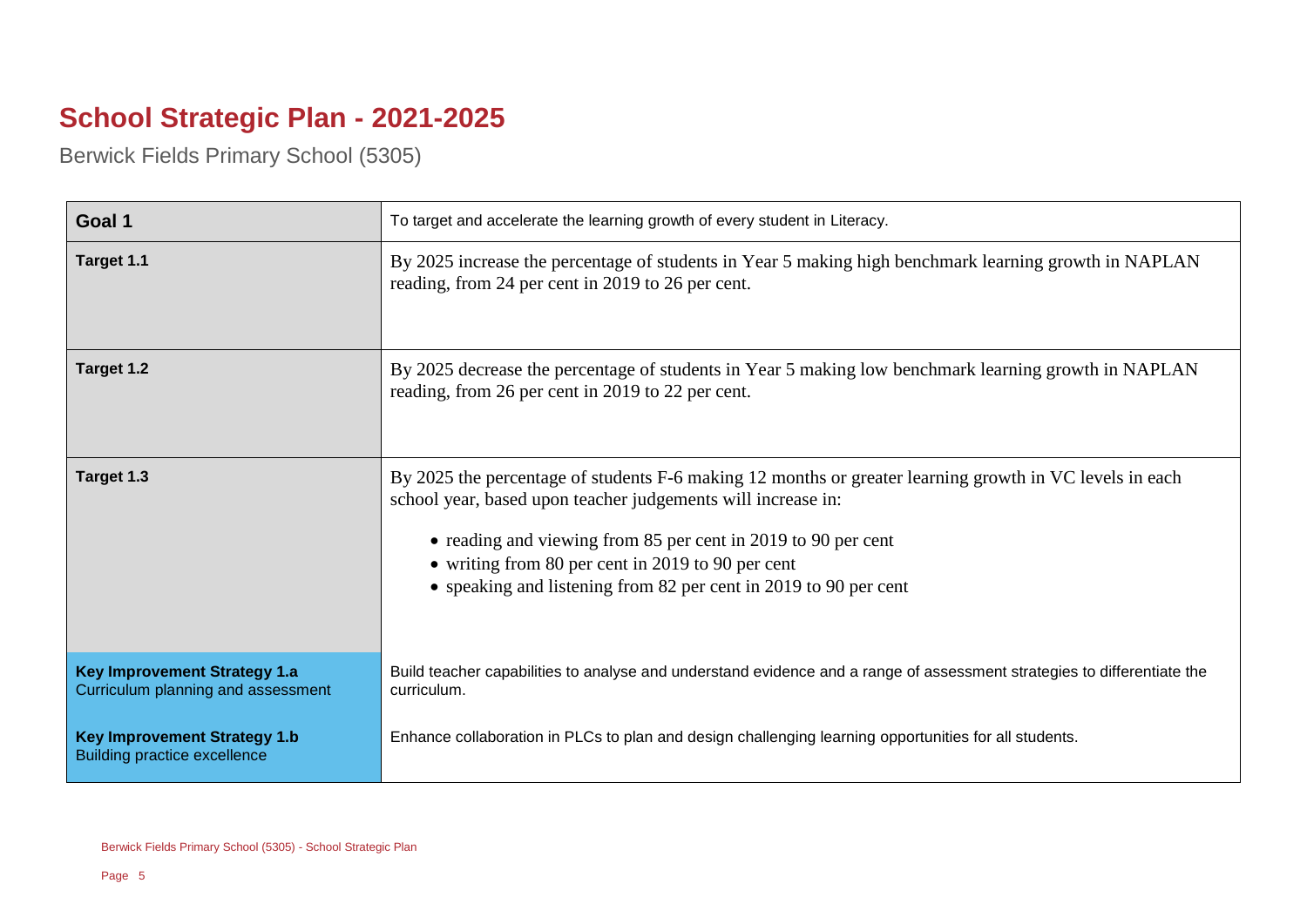| <b>Key Improvement Strategy 1.c</b><br>Curriculum planning and assessment             | Embed the use of learning continuums and moderated examples with all students to improve the quality and precision of<br>student self-monitoring and goal setting                                                                                                                                                                                                                     |
|---------------------------------------------------------------------------------------|---------------------------------------------------------------------------------------------------------------------------------------------------------------------------------------------------------------------------------------------------------------------------------------------------------------------------------------------------------------------------------------|
| Goal 2                                                                                | To target and accelerate the learning growth of every student in numeracy.                                                                                                                                                                                                                                                                                                            |
| Target 2.1                                                                            | By 2025 increase the percentage of students in Year 5 making high benchmark learning growth in NAPLAN<br>numeracy, from 21 per cent in 2019 to 30 per cent.                                                                                                                                                                                                                           |
| Target 2.2                                                                            | By 2025 decrease the percentage of students in Year 5 making low benchmark learning growth in NAPLAN<br>numeracy, from 27 per cent in 2019 to 22 per cent.                                                                                                                                                                                                                            |
| Target 2.3                                                                            | By 2025 the percentage of students F-6 making 12 months or greater learning growth in VC levels in each<br>school year, based upon teacher judgements will increase in:<br>• number and algebra from 83 per cent in 2019 to 90 per cent<br>• measurement and geometry from 77 per cent in 2019 to 90 per cent<br>• statistics and probability from 81 per cent in 2019 to 90 per cent |
| <b>Key Improvement Strategy 2.a</b><br>Instructional and shared leadership            | Build capabilities of middle leaders to support high quality instructional practice                                                                                                                                                                                                                                                                                                   |
| <b>Key Improvement Strategy 2.b</b><br>Intellectual engagement and self-<br>awareness | Embed the Gradual Release of Responsibility (GRoR) model in all learning designs                                                                                                                                                                                                                                                                                                      |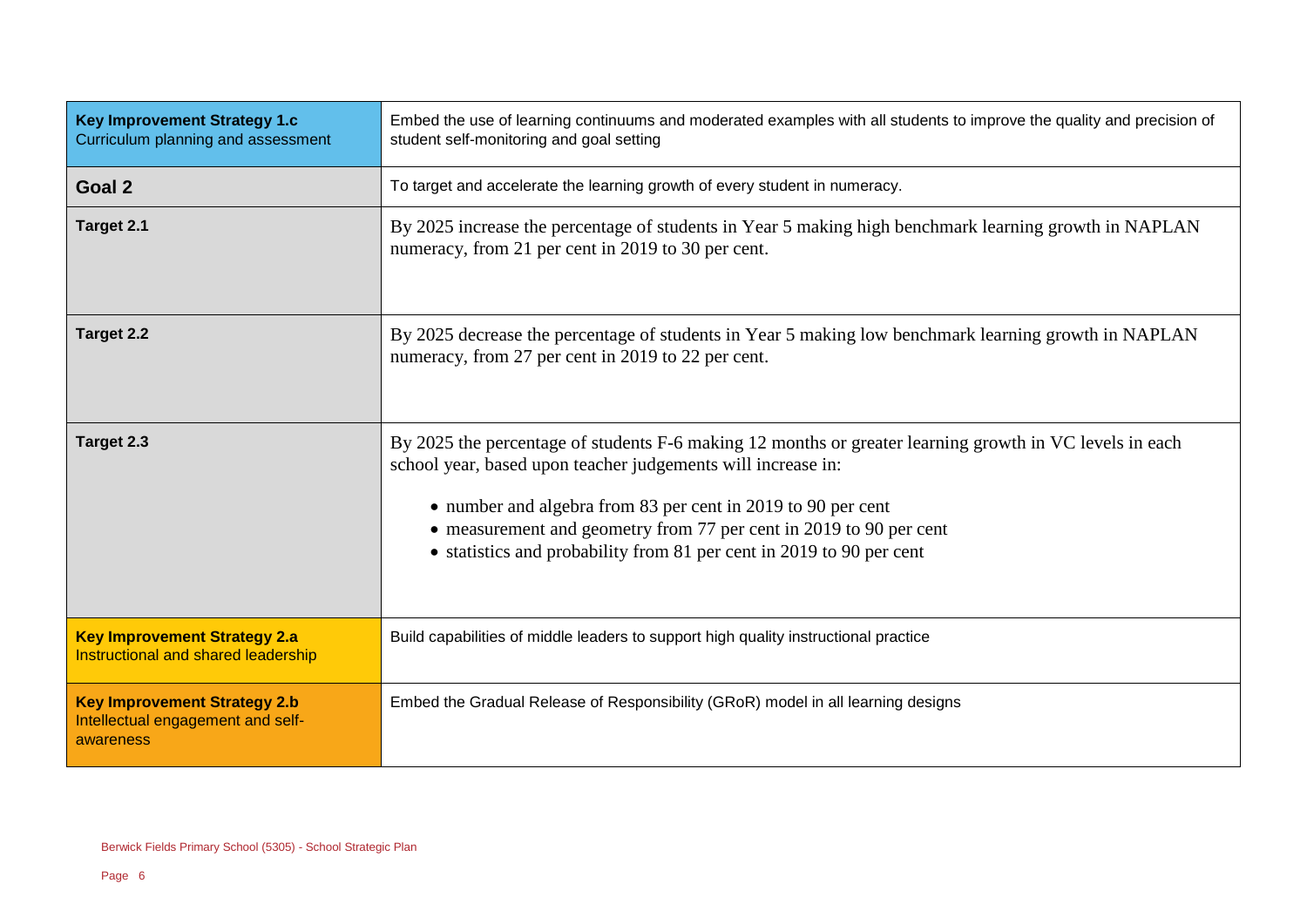| <b>Key Improvement Strategy 2.c</b><br>Evidence-based high-impact teaching<br>strategies | Enhance teacher capacity to effectively implement High Impact Teaching Strategies (HITS) and responsive teaching<br>practices.                                                                                                                                                                                                                                                                                                                                                                                                                                                                                                                                                          |
|------------------------------------------------------------------------------------------|-----------------------------------------------------------------------------------------------------------------------------------------------------------------------------------------------------------------------------------------------------------------------------------------------------------------------------------------------------------------------------------------------------------------------------------------------------------------------------------------------------------------------------------------------------------------------------------------------------------------------------------------------------------------------------------------|
| Goal 3                                                                                   | To develop resilient students who display growth mindsets, learning dispositions and behaviours and attitudes that reflect<br>school values.                                                                                                                                                                                                                                                                                                                                                                                                                                                                                                                                            |
| Target 3.1                                                                               | By 2025 the percentage of Year 4-6 students reporting positive endorsement in the following student Attitudes<br>to School Survey measures will show:<br>• learner characteristics and dispositions domain, resilience factor will increase from 86 per cent in 2019<br>to 88 per cent<br>• learner characteristics and dispositions domain, sense of confidence factor will increase from 87 per cent<br>in 2019 to 90 per cent.<br>• effective teaching practice domain, effective classroom behaviour factor will increase from 86 per cent<br>in 2019 to 88 per cent<br>• school safety domain, respect for diversity factor will increase from 86 per cent in 2019 to 88 per cent. |
| Target 3.2                                                                               | By 2025, the percentage of 20+ days of absence for F-6 students will decrease from 29 per cent in 2019 to at or<br>below 26 per cent.                                                                                                                                                                                                                                                                                                                                                                                                                                                                                                                                                   |
| Target 3.3                                                                               | By 2025, the percentage of Year F-6 students assessed against the Victorian Curriculum (VC) Levels F-10 to be<br>at or above the VC Personal and Social Capability expected achievement standards will increase from 81 per<br>cent in 2019 to 84 per cent.                                                                                                                                                                                                                                                                                                                                                                                                                             |